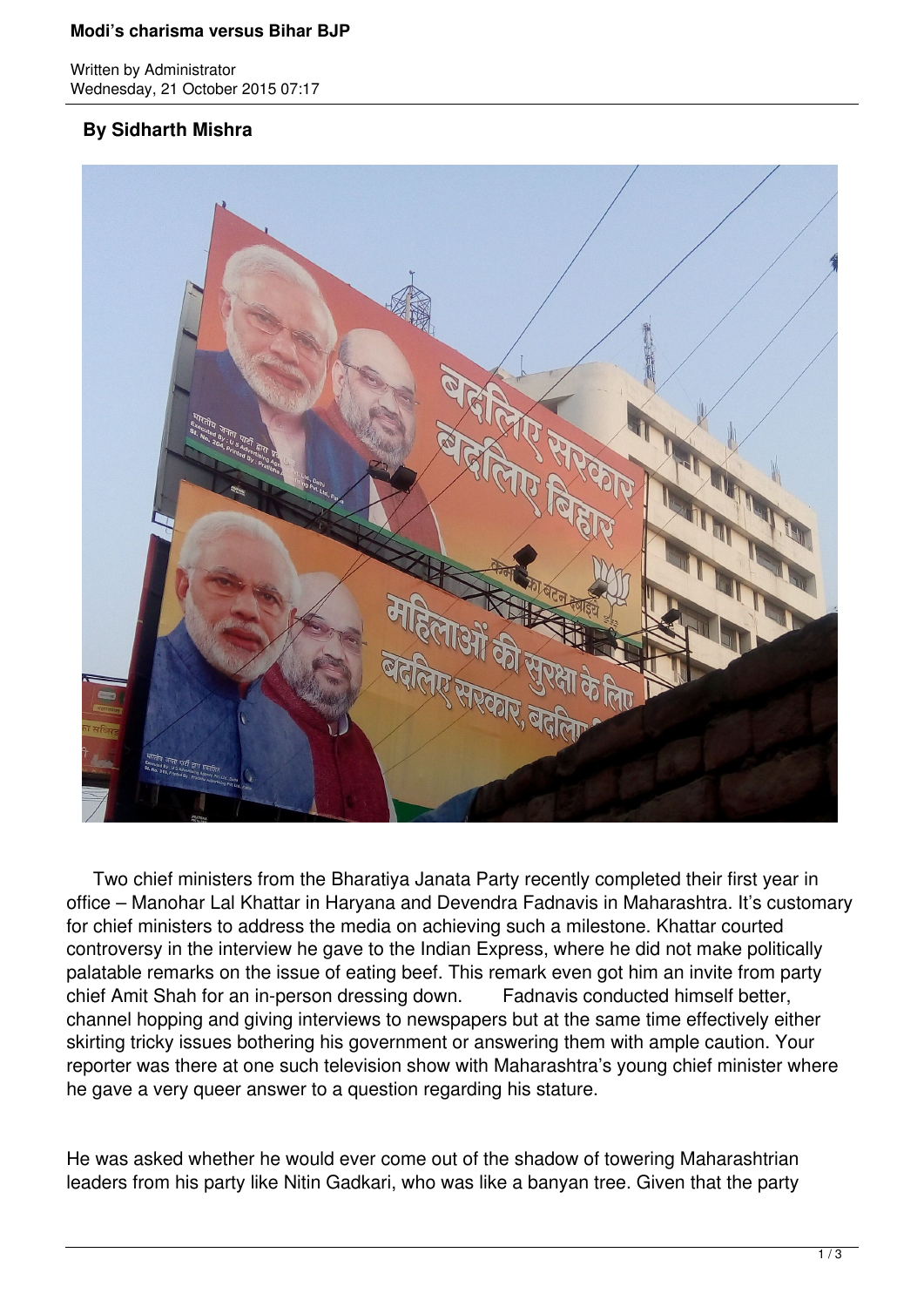## **Modi's charisma versus Bihar BJP**

Written by Administrator Wednesday, 21 October 2015 07:17

leadership had initially overlooked the demand of many party legislators to make Gadkari chief minister, Fadnavis said that there was just one banyan tree in his party, and everyone lived peacefully under his shadow.

No prizes for guessing that he was referring to Prime Minister Narendra Modi. Both Fadnavis and Khattar owe their office and status to the Prime Minister; similar to a Narayan Dutt Tiwari or for that matter a Giani Zail Singh, who had no qualms about wearing their loyalty to their leader on their sleeves. Tiwari, as chief minister of Uttar Pradesh during the Emergency days, did not hesitate for a minute to pick Prime Minister Indira Gandhi's sleepers. A few years later on being nominated President of the nation, Giani Zail Singh had said that Gandhi would continue to be his leader and he could even pick a broom on her calling.

Before I am railed for being anti-Modi, let me illustrate a trend from the political campaign in the ongoing Bihar elections. The newspapers in the state are full of stories about who could be Bihar's Khattar. In other words, if the BJP does come to power, which unknown entity would the party leadership foist as the chief minister. There are talks of one Rajendra Singh contesting from Dinara seat in Rohtas district becoming the chief minister. He is only the third serving "Pracharak" (full-time volunteer) of the RSS to have been allowed to contest polls— the other two being Narendra Modi and Manohar Lal Khattar.

He is not the only "Khattar" in the poll, the other being Rameshwar Chaurasia. Not a "Pracahark" but like Modi and Khattar he too is a bachelor. He belongs to the extremely backward castes community and has been appearing on television channels on behalf of the party. But that by no means makes him a political heavyweight in the state.

Such stories are finding space because the BJP campaign in Bihar has totally been Modi-Amit Shah centric with no Bihari leader making an appearance on any of the huge hoardings. To those who have followed the rise of BJP in the state, the complete short shrift given to the local leaders especially former Deputy Chief Minister Sushil Kumar Modi is somewhat indigestible.

Sushil Kumar Modi for seven years regularly featured alongside chief minister Nitish Kumar when the BJP and the Janata Dal (United) ran the coalition government. More than that Sushil Kumar Modi has been BJP's and Sangh Parivar's most recognisable face since the time Jayaprakash Narayan launched a movement against the Emergency in 1975. There are other leaders too in the state, who are capable of providing able leadership in case the BJP coming to power and the party doesn't need to look for a Khattar.

But then the search for "Khattars" is fuelled by the need to have subservient leadership in the states; what else explains the destruction of local party structure in Delhi. A similar phenomenon is being witnessed in Uttarakhand where all the Lok Sabha MPs, which includes three former